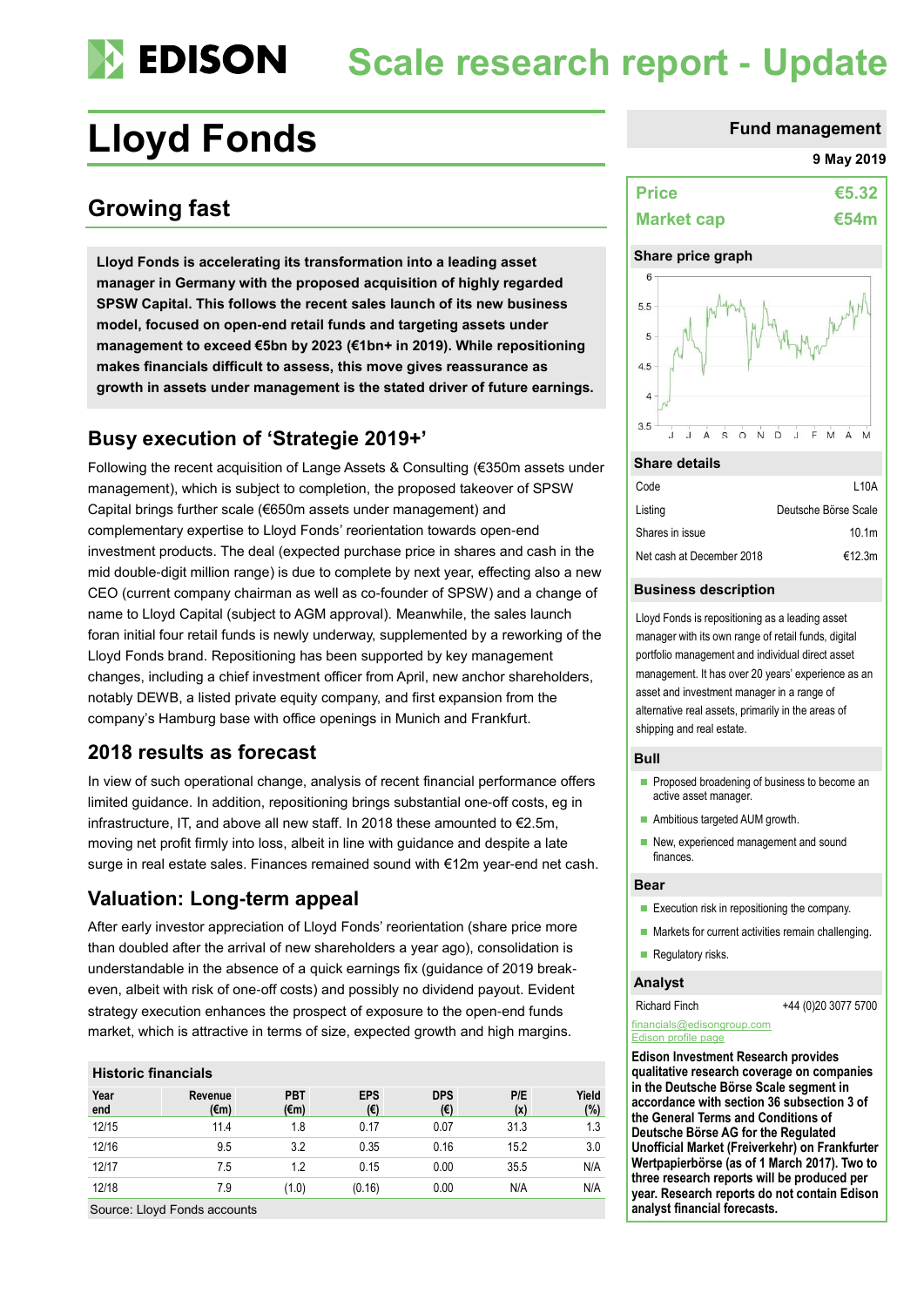

## **Review of 2018 results**

We reiterate that the current wholesale shift in Lloyd Fonds' activities mitigates concern about the financial performance of activities soon to be superseded, although there is of course considerable risk in execution of the repositioning strategy. Moreover, the refocusing of management and array of one-off items, both accounting and restructuring-related, make it difficult to assess underlying performance, notwithstanding acknowledgement of persistent market pressures.

In 2018, the guidance had to be adjusted due to the implementation of the new business model. The shortfall was anticipated after H1 results and was largely attributed to €2.5m (€1.0m in prior year) restructuring-led costs rather than underlying trading, although shipping markets in particular did remain challenging. This accounts for the sharp rise in other operating costs (net), notably a doubling in H2 (see Exhibit 1), since the category's other material items, asset impairments and valuation gains, broadly cancelled each other out. Predictably, there was an encouraging fall in H2 labour costs owing to 20% reduced headcount and lower severance payments (the comparative was inflated by settlement costs associated with the premature exit of the CEO following strategic disagreement). Lower depreciation reflected a change of accounting policy with the expense transferred to the finance result, while associates in 2017 was flattered by a  $\epsilon$ 1.5m tax refund.

|  | <b>Exhibit 1: Financial performance</b> |  |
|--|-----------------------------------------|--|
|  |                                         |  |

| Year end December (€m), HGB | H117  | H <sub>217</sub> | <b>FY17</b> | H118  | H <sub>218</sub> | <b>FY18</b> |
|-----------------------------|-------|------------------|-------------|-------|------------------|-------------|
| Revenue                     | 3.9   | 3.6              | 7.5         | 3.1   | 4.8              | 7.9         |
| Material costs              | (0.3) | (0.2)            | (0.5)       | (0.2) | (0.3)            | (0.5)       |
| Labour costs                | (2.1) | (2.7)            | (4.8)       | (2.0) | (2.3)            | (4.3)       |
| Depreciation/impairment     | (0.3) | (0.2)            | (0.5)       | (0.1) | Neg.             | (0.1)       |
| Other operating costs (net) | (1.7) | (1.6)            | (3.3)       | (1.9) | (3.3)            | (5.2)       |
| Associates                  | 1.7   | 0.4              | 2.1         | 0.4   | 0.1              | 0.5         |
| <b>EBIT</b>                 | 1.3   | (0.8)            | 0.5         | (0.8) | (1.0)            | (1.8)       |
| Finance income              | 0.1   | 1.3              | 1.4         | 0.4   | 0.7              | 1.1         |
| Finance expenses            | (0.4) | (0.3)            | (0.7)       | (0.2) | (0.1)            | (0.3)       |
| Pre-tax profit/(loss)       | 0.9   | 0.3              | 1.2         | (0.5) | (0.5)            | (1.0)       |
| Net profit /(loss)          | 1.0   | 0.4              | 1.4         | (0.8) | (0.7)            | (1.5)       |

Source: Lloyd Fonds accounts

As for real estate, after a quiet H1, two sizeable transactions in December 2018 (see Exhibit 2) justified management confidence about macro factors. Disposals of an office building in Eindhoven and hotels in Hamburg and Sylt realised pre-tax annual returns of 10% and 11.5% respectively for fund investors over a decade's ownership. Shipping, the other prime field, saw some improvement in charter rates but markets remain subdued with container tanker fleet oversupply. The company mitigates this by pooling 8 container ships, thereby stabilising income and optimising utilisation, and has agreed a flexible debt service until 2020.

| <b>Exhibit 2: Sales and PBT by segment</b> |  |  |  |  |
|--------------------------------------------|--|--|--|--|
|--------------------------------------------|--|--|--|--|

| Year end December (€m), HGB | H117  | H <sub>217</sub> | <b>FY17</b> | H118  | H218  | <b>FY18</b> |
|-----------------------------|-------|------------------|-------------|-------|-------|-------------|
| Revenue                     |       |                  |             |       |       |             |
| Real estate                 | 0.9   | 0.6              | 1.5         | 0.5   | 2.5   | 3.0         |
| Share                       | 22%   | 17%              | 20%         | 16%   | 52%   | 38%         |
| Shipping                    | 2.2   | $2.2\phantom{0}$ | 4.4         | 1.9   | 1.6   | 3.5         |
| Share                       | 57%   | 61%              | 59%         | 61%   | 33%   | 44%         |
| Other assets                | 0.8   | 0.8              | 1.6         | 0.7   | 0.7   | 1.4         |
| <b>Total</b>                | 3.9   | 3.6              | 7.5         | 3.1   | 4.8   | 7.9         |
| Pre-tax profit              |       |                  |             |       |       |             |
| Real estate                 | (0.1) | 0.3              | 0.2         | 0.1   | 2.4   | 2.5         |
| Shipping                    | 2.0   | 1.3              | 3.3         | 1.9   | 0.8   | 2.7         |
| Other assets                | 0.7   | 0.7              | 1.4         | 0.7   | 0.5   | 1.3         |
| Central costs               | (1.7) | (2.1)            | (3.8)       | (3.2) | (4.2) | (7.5)       |
| <b>Total</b>                | 0.9   | 0.3              | 1.2         | (0.5) | (0.5) | (1.0)       |
|                             |       |                  |             |       |       |             |

Source: Lloyd Fonds accounts